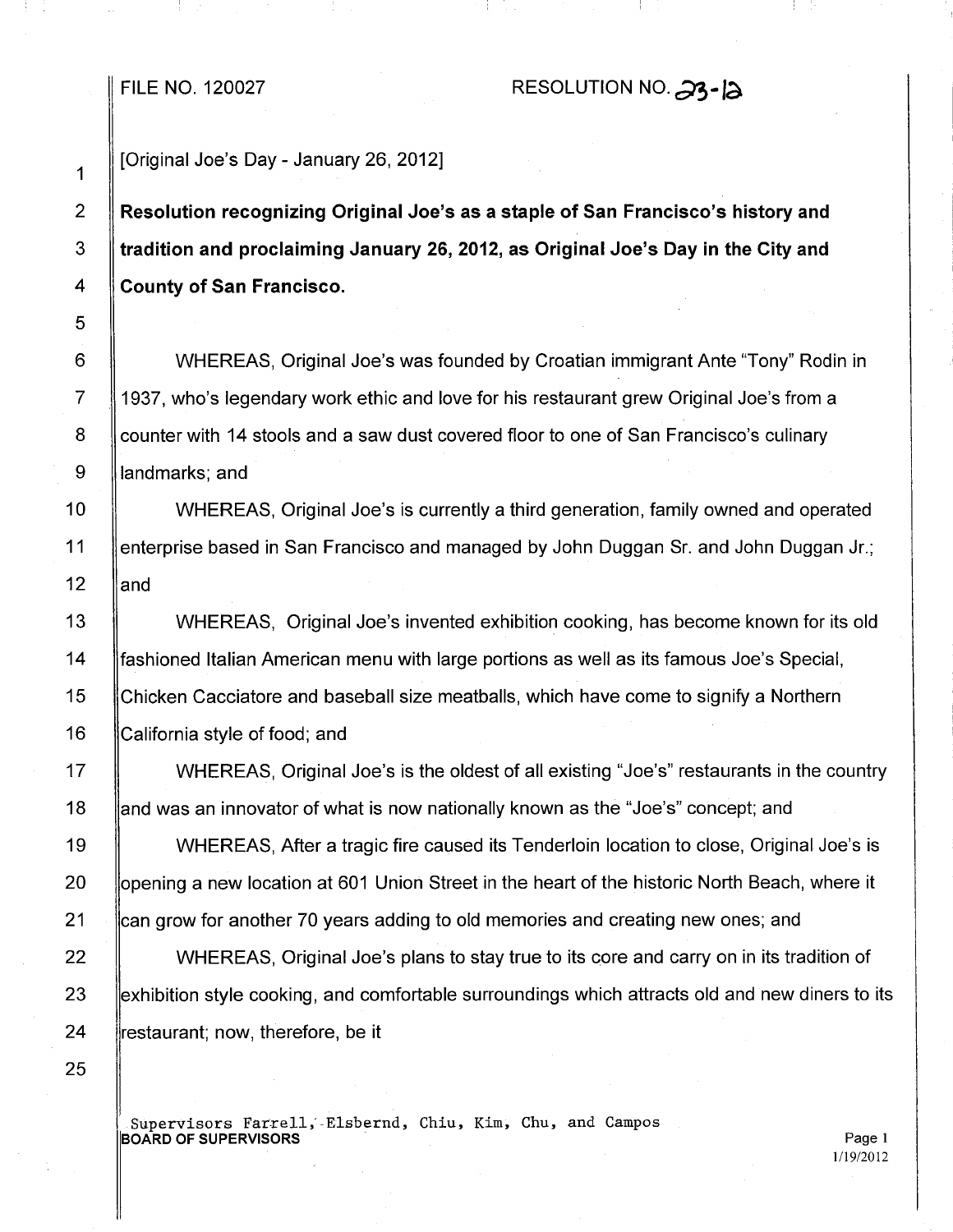**A** RESOLVED, That the City and County of San Francisco officially recognizes Original  $\parallel$  Joe's as a staple of San Francisco's history and tradition; and, be it 3 | FURTHER RESOLVED, That the City and County of San Francisco declares January  $\parallel$  26, 2012 to be Original Joe's Day in the City & County of San Francisco.

. Supervisors Mark E. Farrell, Elsbernd BOARD OF SUPERVISORS And the state of the state of the state of the state of the state of the state  $\Gamma$